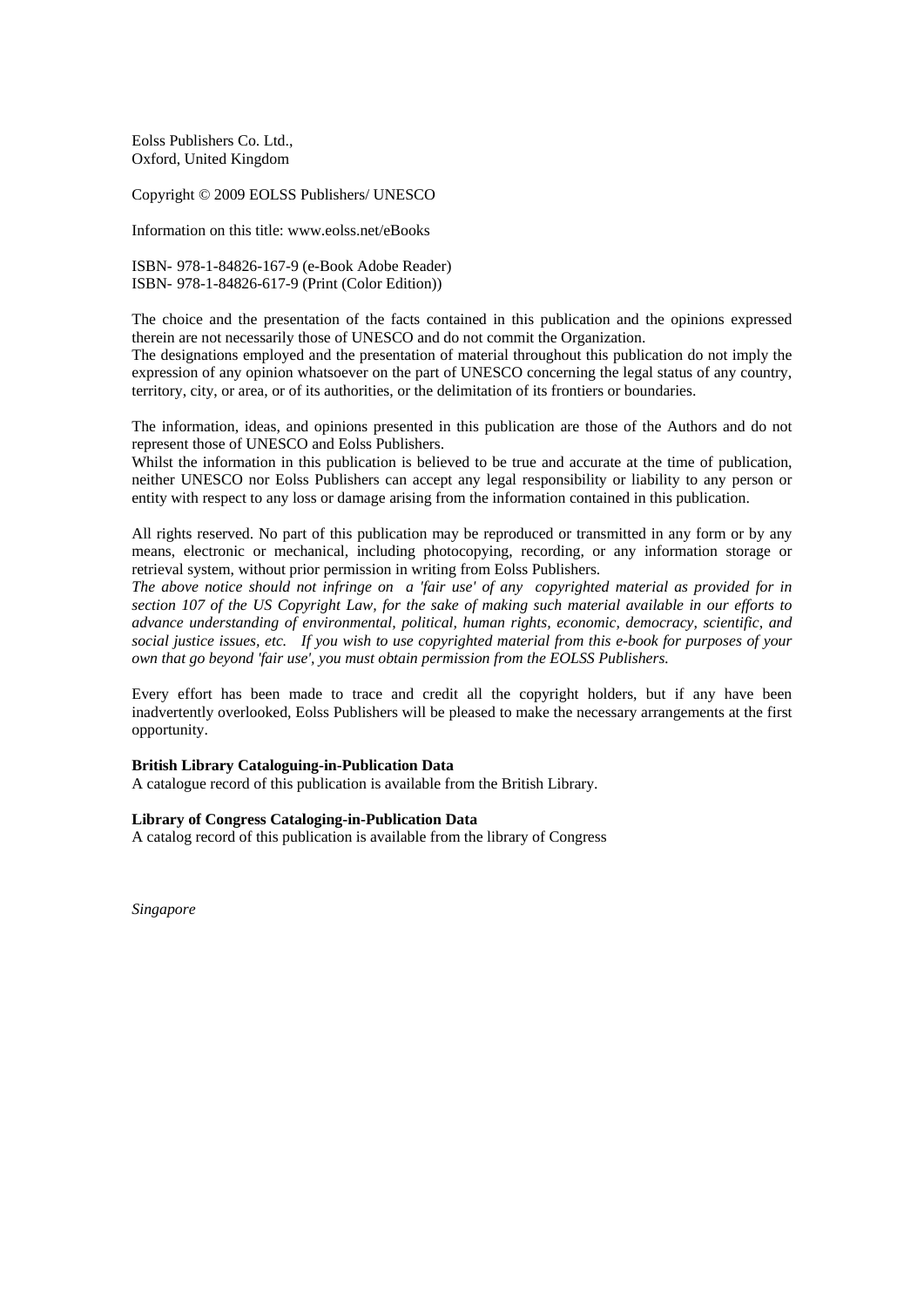# **INDUSTRIAL POLLUTION PREVENTION STRATEGY - CLEANER PRODUCTION**

#### **SHI Lei, LI Ruirui and WEN Xianghua**

*Department of Environment Science and Engineering, Tsinghua University, P.R. China* 

**Keywords:** Cleaner production, Environmental management system, Government policies and strategies, Technology innovation, Education and training

#### **Contents**

- 1. Introduction
- 2. Concept and basic principles of CP 3. Review of status 4. Ways of Implementing CP 5. Cleaner production in the 21st century Glossary Bibliography Biographical Sketches

#### **Summary**

Being coined by UNEP in 1989, cleaner production is the continuous application of an integrated preventative environmental strategy applied to processes, products, and services to increase overall efficiency and reduce risks to humans and the environment. The precaution & preventative principle, the integration principle, the comprehensive principle and the continuity principle are implied under the conception of cleaner production. Compared to end-of-pipe approaches, cleaner production is a win-win strategy.

After about 20 years' effort, the implementation of cleaner production has become a global activity, and has gained many achievements and had significant impact. These achievements and impact can be assessed at various levels: the technology promoter, the managerial catalyst, the paradigm reformer and the conceptual bridge connecting industrialization and sustainability. However, cleaner production also faces some challenges, such as cultural reluctance, organizational resistance, technology innovations and sustainable consumption, etc.

To implement cleaner production, a multi-tool strategy and integrated framework should be adopted: environmental management systems and other socio-economic incentives create the framework for changes. Government policies and strategies orient this framework towards clear objectives, technological tools will ensure their realization and environmental education and training will ensure a long-term result.

In the 21st century, cleaner production should expand both the stakeholder base and the activity base. Furthermore, it should be integrated into the core decision-making at both governmental and enterprises levels. Cleaner production will thus be a part of conventional economic and social practice by paying more attention to ecological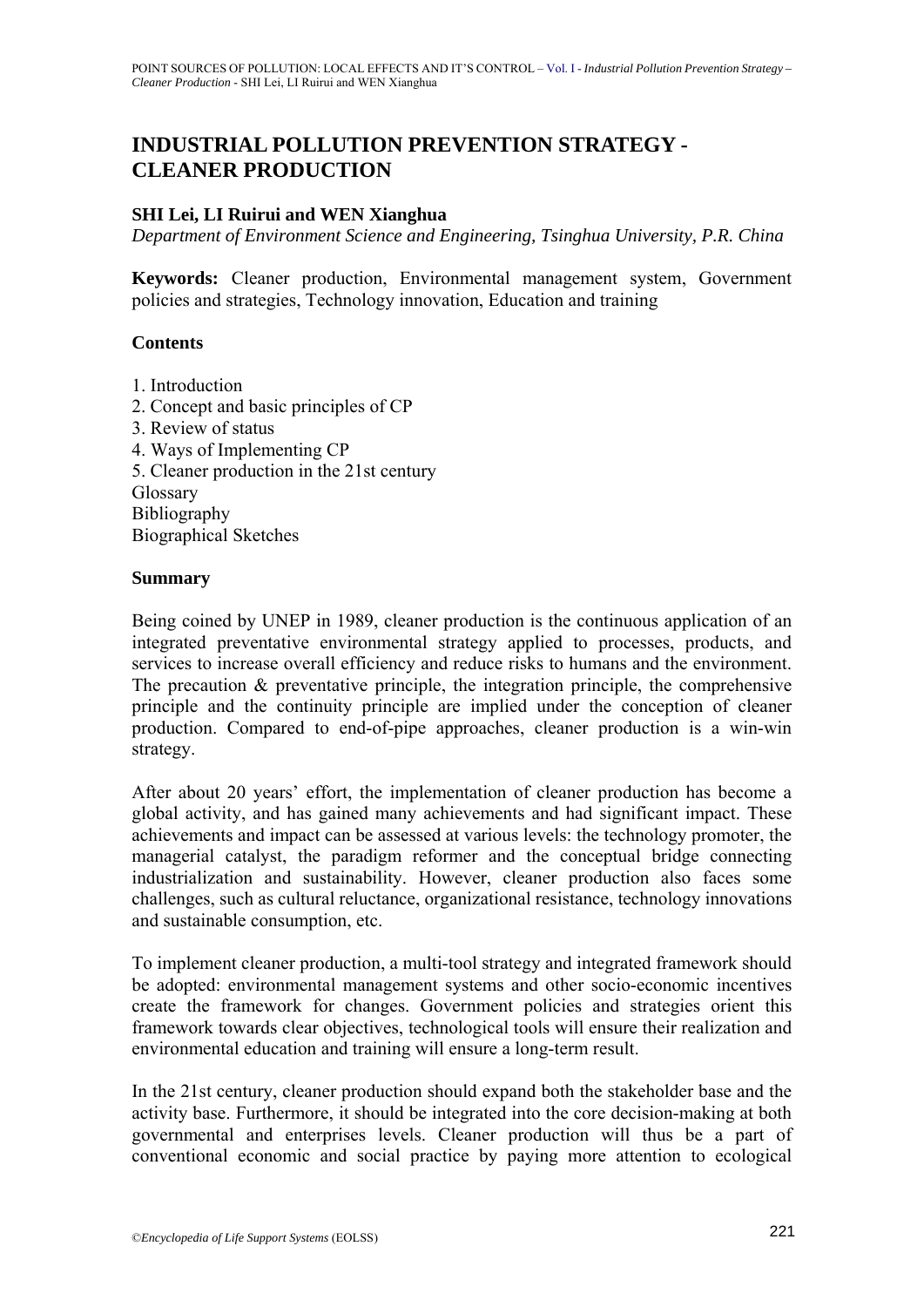industries and sustainable consumption.

## **1. Introduction**

The 20th century shows a clear evolution in the general attitudes of governments and industries regarding environmental impacts. Correspondingly, the awareness of the need for an integrated approach to environmental pollution and resource depletion problems is a step-by-step process.

In the earlier decades of the 20th century, three categories of environmental attitudes can be summarized: *foul & flee, concentrate & contain and dilute & disperse*. However, all these attitudes prove to fail in the long run, and cause many environmental problems and even environmental disasters, such as the photochemical pollution in London, the mercurialism accidents in Japan in the 1960s. All these problems showed that the dilute & disperse strategy was no longer effective for important point-source pollutions, and led to the first change of general attitude about the 1960s. Industries began to install purification units at the end of the emission pipes of various production processes. This reactive waste management is the so called "end-of-pipe approach (EOP)" From a historical point of view, EOP approaches played an important role in controlling industrial pollution to a certain extent. However, the EOP approach is not "the solution" because it usually causes secondary pollution and increases both the capital costs and operation costs that are burdensome to most enterprises. Even worse, the EOP approach has deeply penetrated into the routine decision-making of both industries and governments, which brings the most stubborn barrier to implement cleaner production (see in later session). In 1970s, with the emerging of the concept of sustainable development, cleaner production was proposed and advocated based on the lessons learned from traditional industrial pollution control practices. It is a pro-active and integrated solution to pollution problems by eliminating or reducing pollutants at the source during the course of production processes. These *pollution prevention* and *waste minimization* strategies appeared to be necessary to reduce the enormous costs of clean-up actions, certainly from the moment that the polluter pays principle was brought into legislation. By bringing the environmental and the business concern together, the new approach of cleaner production has proven its benefits and will be promising in the 21st century.

With the changes of general attitudes regarding environmental pollution, environmental technology, management and legislation also evolve. The technical solutions for environmental problems show a clear evolution from end-of-pipe approaches towards precaution and prevention. Since the middle of 1980s, source-oriented and product-oriented technologies are highlighted in almost every basic discipline. For example, *Green Chemistry, Green Materials* and *Green Design* are standing on the frontiers of each of their research scopes. In respect of environmental management, in the 1970s, business focused on end-of-pipe activities, i.e. to measure, prevent, limit or correct environmental damage to air, water and soil, as well as those dealing with problems related to waste, noise and ecosystems. Since the 1980s, business began to integrate the ideas of cleaner production into all business activities from production, management, budgeting, to marketing activities, instead of purely technological solutions. A similar situation also takes place in respect of environmental legislation. Early environmental legislation was introduced to solve specific and sometimes local pollution problems.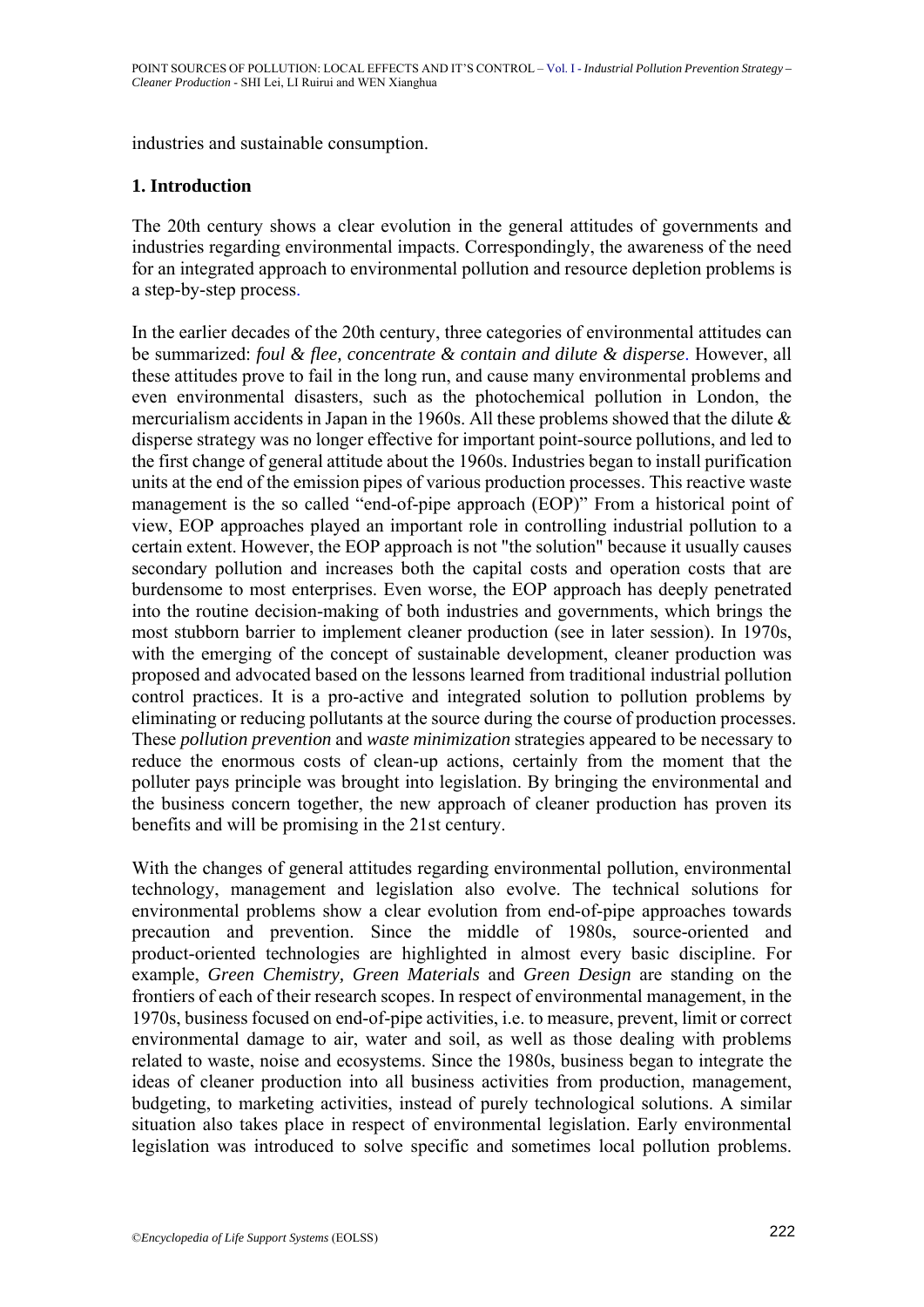Therefore legislation was pollutant and source-specific and concerned single environmental media. This type of legislation was of the command and control type. Under this type of environmental legislation, mostly end-of-pipe technologies were sufficient to meet legal requirements. As a consequence, environmental policy and legislation did not give clear incentives to invest in cleaner production. Later in the 70s and the 80s, market instruments like charges and taxes were introduced, environmental legislation began to evolve into a more integrated market-oriented or hybrid type. After the 1990s, with the globalization of environmental problems, environmental legislation becomes more and more guided by global problems.

Although cleaner production has gained worldwide attention, it should be implemented and promoted further. Just as Dr. Klaus Toepfer, Executive Director of the United Nations Environment Programme, says, "to a large extent we have built the world-wide consensus on cleaner production. However, we have not reached the end of the road and we must foster greater commitment."

# **2. Concept and Basic Principles of CP**

## **2.1 Definition**

In the 1980s, there were a great number of competing concepts related to pollution prevention principles, such as pollution prevention, cleaner technologies, low-and non-waste technologies, waste prevention, waste minimization, etc. Against this background, UNEP first put forward cleaner production in 1989, "cleaner production is the continuous application of an integrated preventative environmental strategy applied to processes, products and services to reduce risks to humans and the environment" Since the term was proposed, cleaner production has evolved over time and there are a number of variations in the way it is defined. Table 1 provides various definitions of cleaner production.

# **UNEP (1989)**

*cleaner production is the continuous application of an integrated preventative environmental strategy applied to processes, products and services to reduce risks to humans and the environment.* 

# UNEP (1996)

*The continuous application of an integrated preventative environmental strategy applied to processes, products, and services to increase overall efficiency and reduce risks to humans and the environment.* 

- *Production processes: conserving raw materials and energy, eliminating toxic raw materials, and reducing the quantity and toxicity of all emissions and wastes.*
- *Products: reducing negative impacts along the life cycle of a product, from raw materials extraction to ultimate disposal.*
- *Services: incorporating environmental concerns into designing and delivering services.*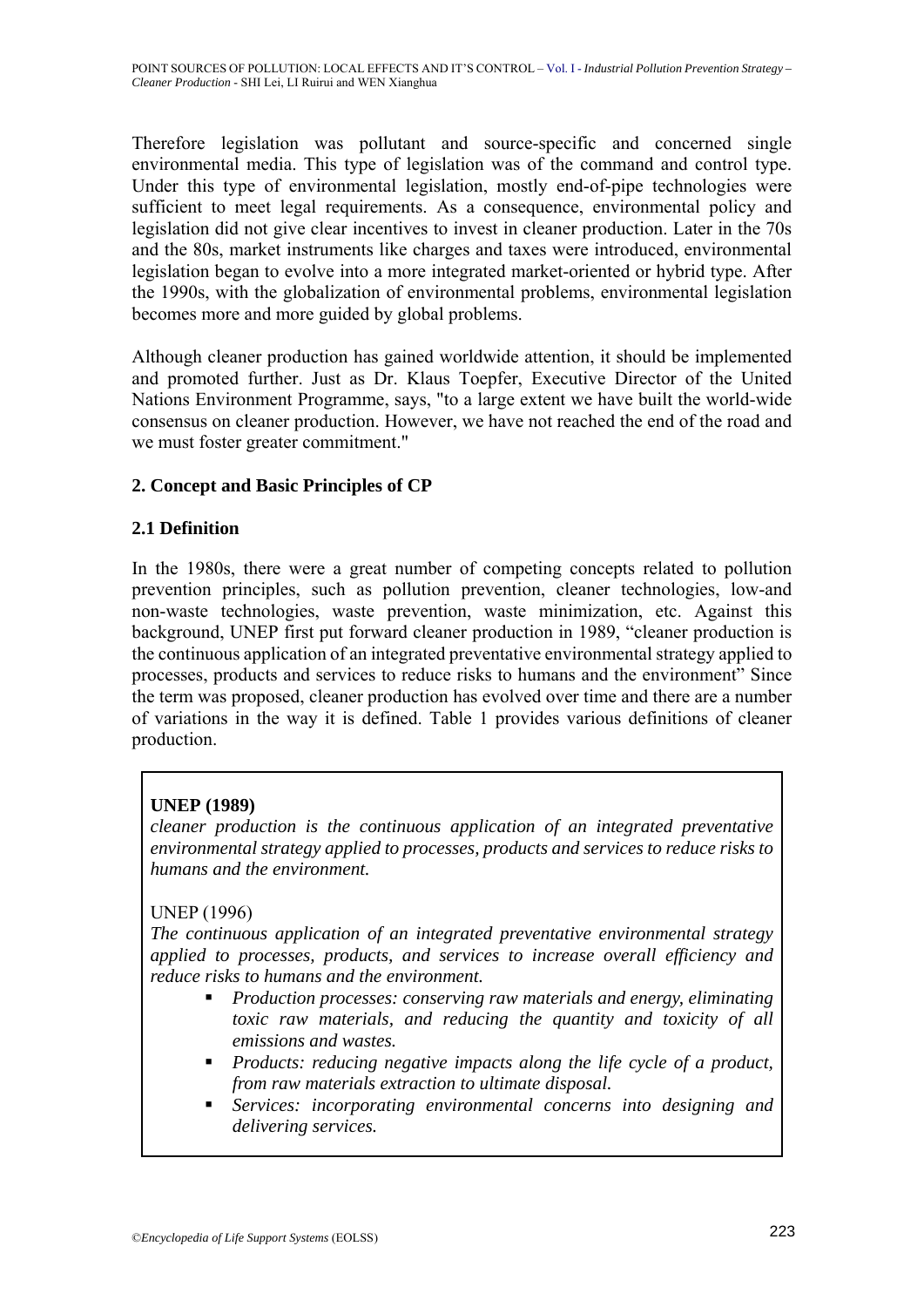# **OECD**

*Cleaner production is an integrated preventative environmental strategy for processes and products to reduce risks to human health and the environment.* 

# **EEA**

*Cleaner production is a preventative integrated continuous strategy for modifying products*, *processes or services to enhance effectiveness which improves environmental performance and reduces costs.* 

## **Environment Australia**

*Cleaner Production is a strategy to continuously improve products, services and processes to reduce environmental impact, and to work towards ecologically and economically sustainable development.* 

# **SETC, China**

*Cleaner Production is the continuous application of pollution prevention strategies to processes and products, through ongoing improvement of management practices and technologies in order to enhance efficiency of resource utilization, to eliminate pollution emissions and to reduce risks to people and the environment.* 

# Table 1: Cleaner Production Definitions

From all the definitions above, one common feature can be found: cleaner production is a preventative upstream approach rather than a curative downstream approach. The main target of cleaner production is to focus on the prevention or reduction of waste and inefficient use of energy and resources. To achieve this target, technological innovations or modifications should be made in process production, product design and even consumption patterns.

However, the conception of cleaner production still evolves. In parallel with the growth of CP, scientists, engineers, industrial managers, and many others have begun to recognize that true long-term sustainability of our industrial economic systems will require that societies learn to break our dependence on single use throughput of natural resources and growing production of wastes. This dependence has led to unsustainable impacts on the environment and disruption of natural systems. Instead, we must develop "cyclical" production systems that increasingly reuse and recycle all materials. Similar to biological ecosystems in which one organism's waste is the source of food for another organism, we must develop industrial systems in which there are no "wastes" but only residual materials that can be used to produce other useful products. This recognition has led to the concept of Industrial Ecology (IE) and the development of a new area of scientific study that examines industrial systems in the context of the natural, social, and economic systems that surround them.

# **2.2. The Guiding Principles**

Four basic guiding principles are implied in the conception of cleaner production.

(a) The precaution & preventative principle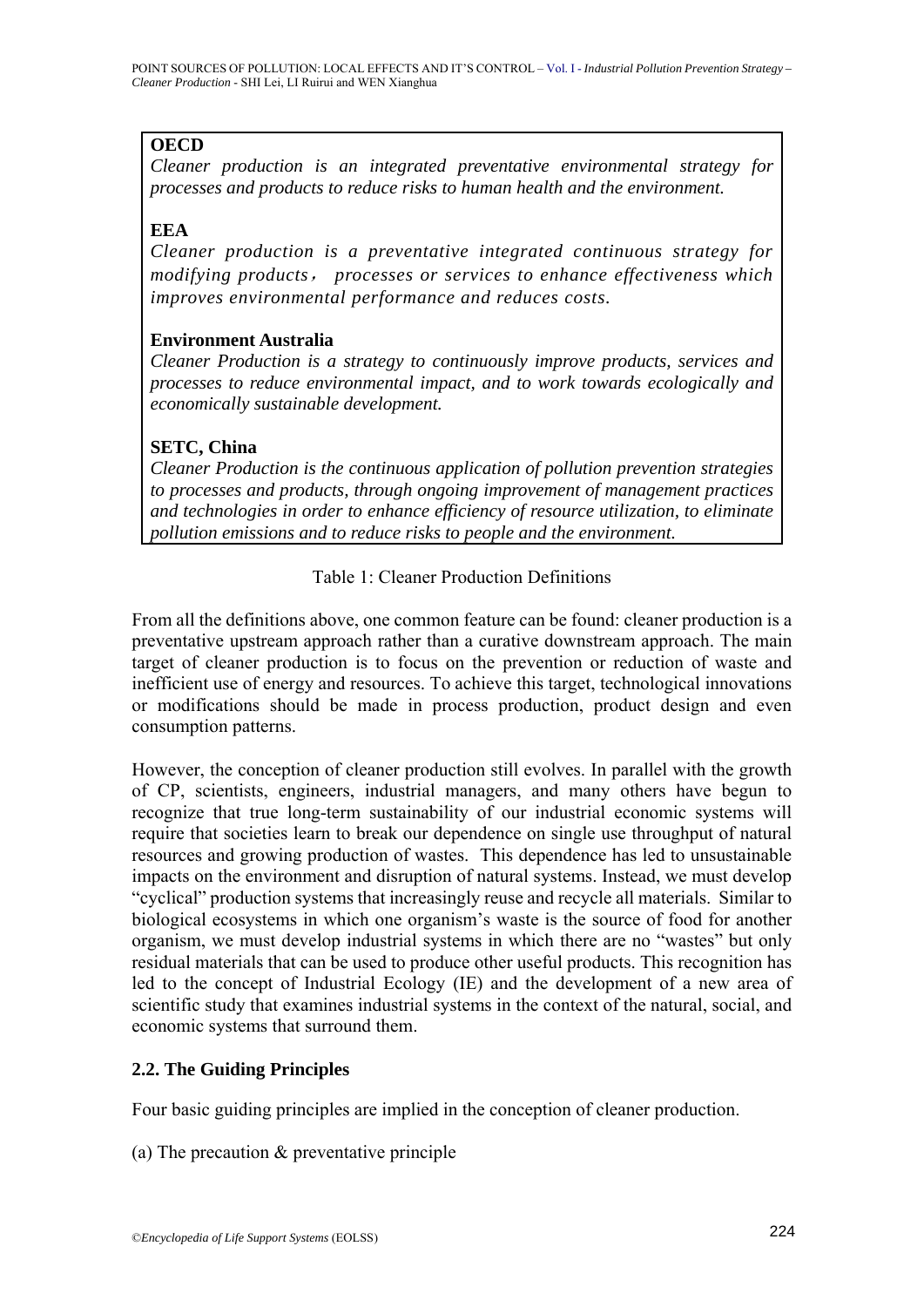Precaution is not simply a matter of avoiding breaking the law, it is also about ensuring that workers are protected from irreversible ill-health and that the plant is protected from irreversible damage. The precautionary principle calls for the reduction of anthropogenic inputs into the environment, and this call is essentially a demand for substantial redesign of the industrial system of production and consumption which relies at the moment on extensive throughput of materials. Prevention is equally important, especially in those cases where a product or process is known to cause harm. The preventative principle is to look to upstream changes in the causal network of the system of production and consumption. The preventative nature of cleaner production calls for the new approach to reconsider product design, consumer demand, patterns of material consumption, and indeed the entire material basis of economic activity.

(b) The integration principle

Integration involves adopting a holistic view of the production cycle. One method for introducing the idea is through life-cycle analysis. One of the difficulties for the preventative approach is to integrate environmental protection measures across system boundaries. Traditional, end-of-pipe regulation generally applies to specific extent by calling for process-integrated measures to reduce the generation of pollutants. By reducing the need for emission into the environment of such substances, these measures thereby provide for an integrated protection of all environmental media.

(c) The comprehensive or democratic principle

The comprehensive or democratic principle involves people, workers and local residents, in the way where production and consumption are organized.

(d) The continuity principle

Cleaner production is a no-end process. Its implementation calls for the ever-lasting efforts of governments, industries and consumers.

## **3. Review of Status**

## **3.1 History of Cleaner Production**

Pollution prevention was practised spontaneously in many industrial sectors such as chemical industries since the end of the 1960s. However, the launch of the Pollution Prevention Pays program by 3M in 1974 is generally regarded as the first landmark on the road towards Cleaner Production. 3M thought that pollution prevention was both environmental and economic policy, it was not only the important method that leads enterprise into the clean environment, but also continuously reduced non-production cost. During these 20 years, 3P program prevented 750 thousand tons pollutants from entering the environment, saved more than 8.1 billion dollars and established the foundation of the CP concept. In Europe, the European Economic Community put forward the "low-and non-waste technologies" concept and then began to implement CP innovation, make laws, create demonstration projects of clean technology, set up information networks in 1976. The Division of Technology, Industry and Economics, United Nations Environment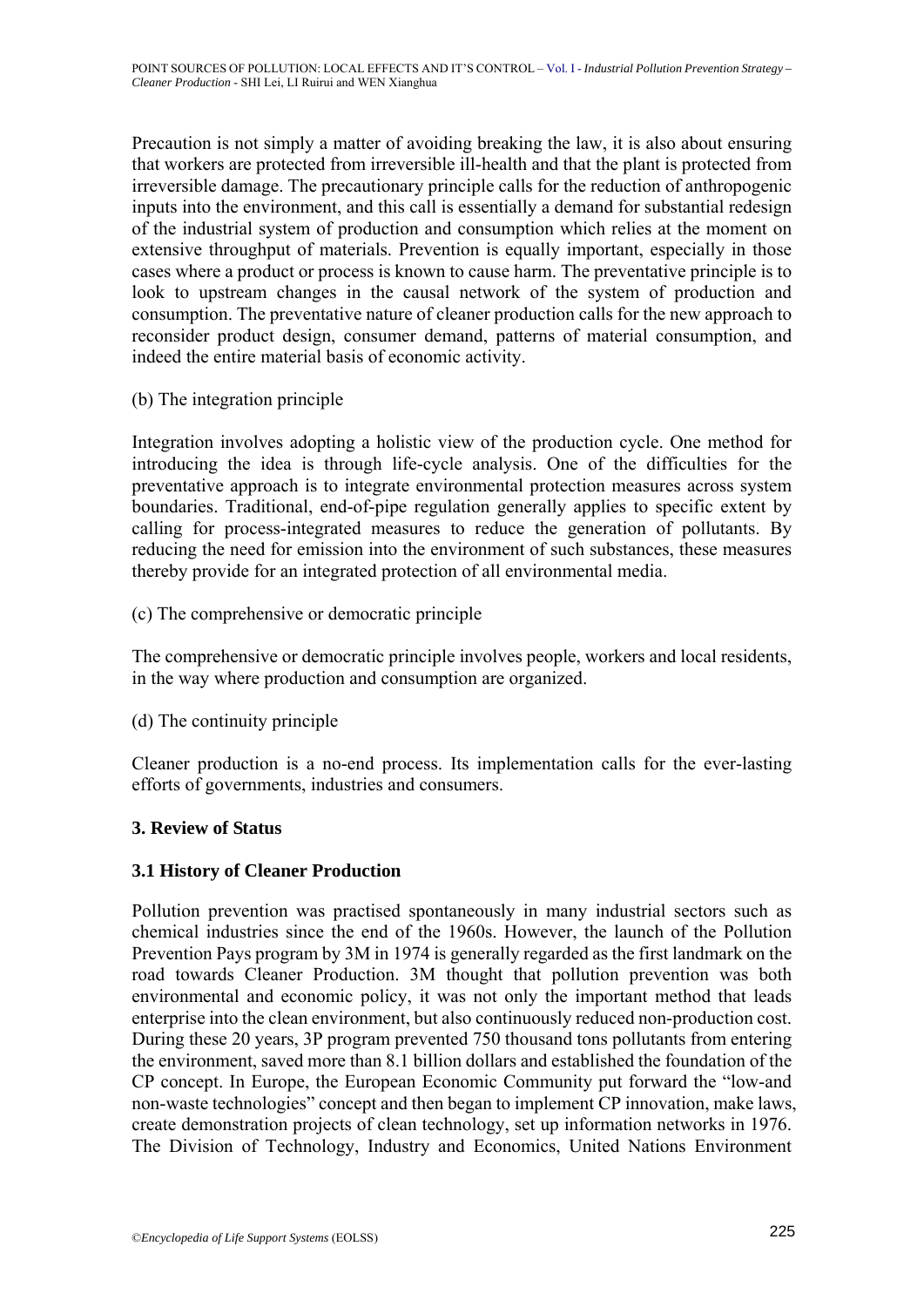Programme (UNEP/IE) formally started the CP Plan in the senior international seminar in Canterbury, UK in 1989. Owing to the catalytic role of the UNEP Cleaner Production Program, cleaner production was transferred to, and subsequently further developed in other regions such as Australasia, Asia, Latin America and Africa.

After the slow gestation period, Cleaner Production initiatives and programs go into a period of *rapid development*. A lot of industrial enterprises recognize the potential benefits of Cleaner Production and implement consciously cleaner production technologies and practices in the forms of cleaner production audit or others. Furthermore, both central and local governments begin to promote cleaner production by disseminating and training, making economic policies or formulating regulations. With such corporate efforts of industries and governments, cleaner production spreads over nations, sectors and enterprises and forms a global network.

With the progress of promotion, both governments and industries begin to recognize that whether or not 'pollution prevention pays' depends on the level of environmental legislation and its enforcement, the cost of materials and energy and the cost of management and disposal of waste and pollutants. Now, cleaner production reaches a consolidation stage. Some programs continue, some programs start with a new impetus, some programs stop, and some others experience a draw back. In one European country, about one year after CP auditing, approximately 1/3 of the factories reverted to their former state, about 1/3 retained their achieved results, few factories made forward progress.

Reviewing the present application of Cleaner Production to industrial development trends from a whole world perspective, an apparent paradox can be found: although Cleaner Production is based on a preventative mind-set, current Cleaner Production efforts are often still added in the final phases of industrial development rather than being designed in right from the start. In other words, Cleaner Production has moved industrial environmental management from the end of the *production* pipe to the end of the *innovation* pipe, but it has not yet been integrated into the innovation cycle as required for the transition towards a priori **clean** products and processes. Thus, there is still a long way for cleaner production to go.

# **3.2. Global Activities**

The Cleaner Production concept, along with other similar meaning terms e.g. eco-efficiency, green productivity, pollution prevention etc. has earned worldwide acceptance. The implementation of cleaner production has become a global activity:

- **Example 1** institution of an International Declaration on Cleaner Production with over 240 senior level signatories including governments, companies, industries associations, academia, NGOs etc.
- establishment of 21 UNIDO-UNEP National Cleaner Production Canters,
- involvement of over 300 institutions, globally, engaged in CP related work
- **Exercise institutionalization of CP Round Tables in major regions; Asia-Pacific, Europe,** Africa, Americas along with a number of National/sub-regional Round Tables
- conducting six biennial senior level seminars on cleaner production, the latest one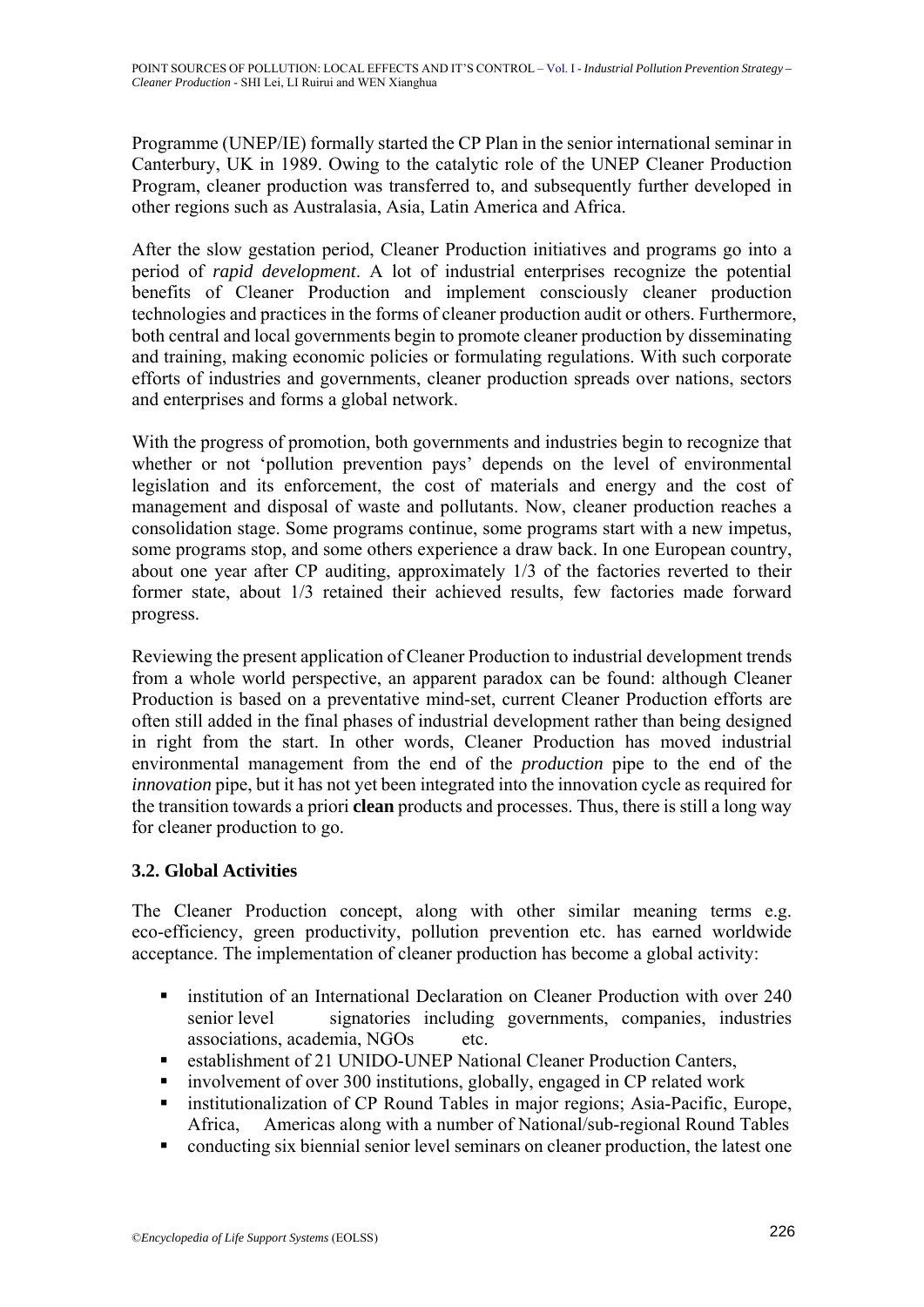being in October 2000 at Montreal

- recognition and acceptance of the concept by financial institutions like the World Bank, the Asian Development Bank etc.
- conducting innumerable demonstration projects showing the potential gains of CP,
- development and training of thousands of CP professionals

and so on…

Every two years, UNEP organizes an International High-Level Seminar on Cleaner Production to review and evaluate the progress of Cleaner Production initiatives worldwide, assess obstacles as well as opportunities for further development, and recommend future directions for UNEP's Cleaner Production Program. The 1st International High-Level Seminar on Cleaner Production was held in Canterbury, United Kingdom, in 1990. Subsequent seminars were held in Paris (France, 1992), Warsaw (Poland, 1994), Oxford (United Kingdom, 1996), Phoenix Park (Korea, 1998), and Montreal (Canada, 2000). Among them, the 5th UNEP International High-Level Seminar on Cleaner Production (CP5) marked the 10th anniversary of UNEP's Cleaner Production Program, and was the first High-Level Cleaner Production Seminar held outside Europe; The 6th International High-Level Seminar on Cleaner Production was the first of two events hosted by Canada during the week 16-20 October 2000 under the theme "Engaging the World: in advancing pollution prevention and Cleaner Production"; The 7th International High-Level Seminar on Cleaner Production (CP7) will be held in Prague, Czech Republic on April 28-30, 2002. CP7 will bring together senior-level decision-makers from around the world to address the challenges facing sustainable production and consumption.

The International Declaration on Cleaner Production can be considered as the symbol of CP's becoming a worldwide activity. Being a voluntary but public statement of commitment to the strategy and practice of Cleaner Production, it was launched in October 1998 at Phoenix Park, South Korea, with 67 inaugural signatories. Signing ceremonies at other national and international venues are continually adding more Declaration partners to the Signatory List The number of regional and national signatories is now totals over 1700! UNEP encourages government leaders, company presidents, NGO executive directors, business association presidents and other community leaders to publicly affirm their commitment and exercise leadership in Cleaner Production by signing and implementing this Declaration.

## **3.3. Main Achievements**

As a set of tools, as a program and even as a way of thinking, cleaner production has gained many achievements and had significant impact after decades of effort. These achievements and impact can be assessed at various levels:

First, cleaner production has been a technology promoter. At their simplest level cleaner production programs have advanced more resource intensive and less hazardous production technologies. Aqueous cleaning, powder coatings, solvent recycling, non-cyanide plating, counter-current rinsing, lead-free soldering,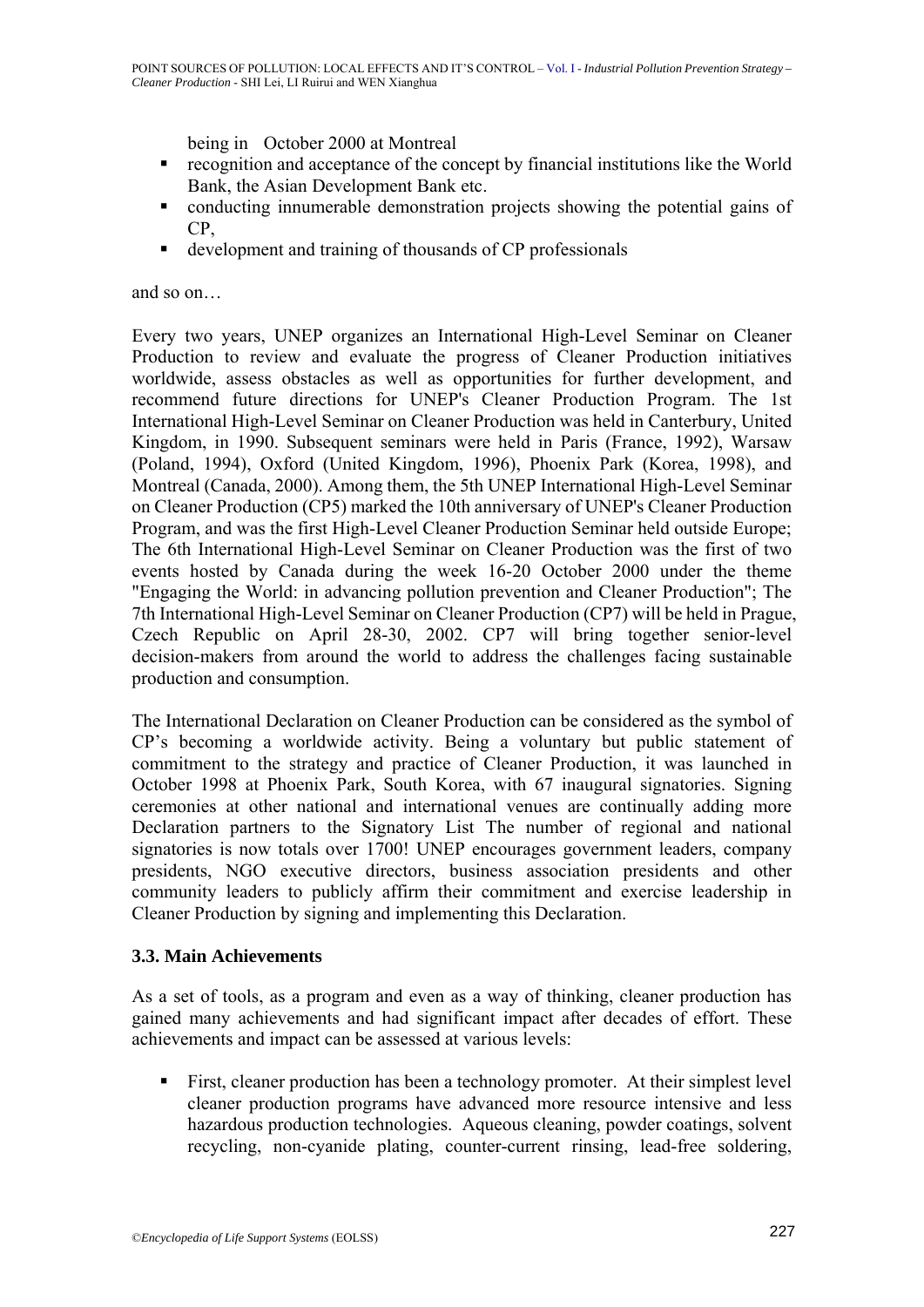water-based paints, vegetable-based dyes and bead-blasting strippers are all physical ramifications of many cleaner production initiatives. Cleaner production initiatives have supported or spawned a collection of new tools including facility assessments, full cost accounting, technology assessments, eco-balances and life cycle assessments.

- Second, cleaner production has been a managerial catalyst. Cleaner production has liberated environmental values from the dungeon of residual management and regulatory compliance and placed them nearer the center of product and process design. Environmental performance is increasingly considered as an important management system that needs to be optimized along with management systems for quality and financial return.
- Third, cleaner production has been a paradigm reformer The conventional economic view of environmental protection located pollution control investments as a business cost. By promoting full cost accounting and green marketing, cleaner production has restructured environmental economics, converting environmental protection investments into productivity benefits. Environmental values have proven to add to, not subtract from, economic performance.
- Finally, cleaner production has been a conceptual bridge connecting industrialization and sustainability. Since the Brundtland Commission and the United Nations Conference on Environment and Development the concept of sustainability has been enshrined as the global vision for a healthy future. Cleaner production has allowed industrial production to find a place in this vision by recasting negative images of polluting industrial processes into positive images of materials conserving, energy efficient, non-polluting and low-waste technologies generating ecologically friendly products that are responsibly managed throughout their life cycle.

Not satisfied with cleaning up production processes alone, cleaner production programs have also addressed the products of production and the problems of consumption. This effort has produced new approaches to product management that include eco-design, integrated product chains, life cycle assessments, and extended producer responsibility initiatives. Adding environmental values to product design, marketing and management, like adding environmental values to process management, has opened up new opportunities to improve business performance and competitive advantage.

# **3.4. Current Challenges**

The achievements of cleaner production are quite impressive. However, a few trends are disturbing.

- CP is not yet internalized in the day-to-day decision making processes of companies;
- $\blacksquare$  the work by CP institutions has mainly been confined to demonstration projects, awareness creation, training and information dissemination;
- $\blacksquare$  there are only a handful of financial schemes supporting implementation of CP;
- CP is still not integrated as a cross cutting theme in the educational system;
- Cleaner Technologies is still not a targeted program area of many R & D institutions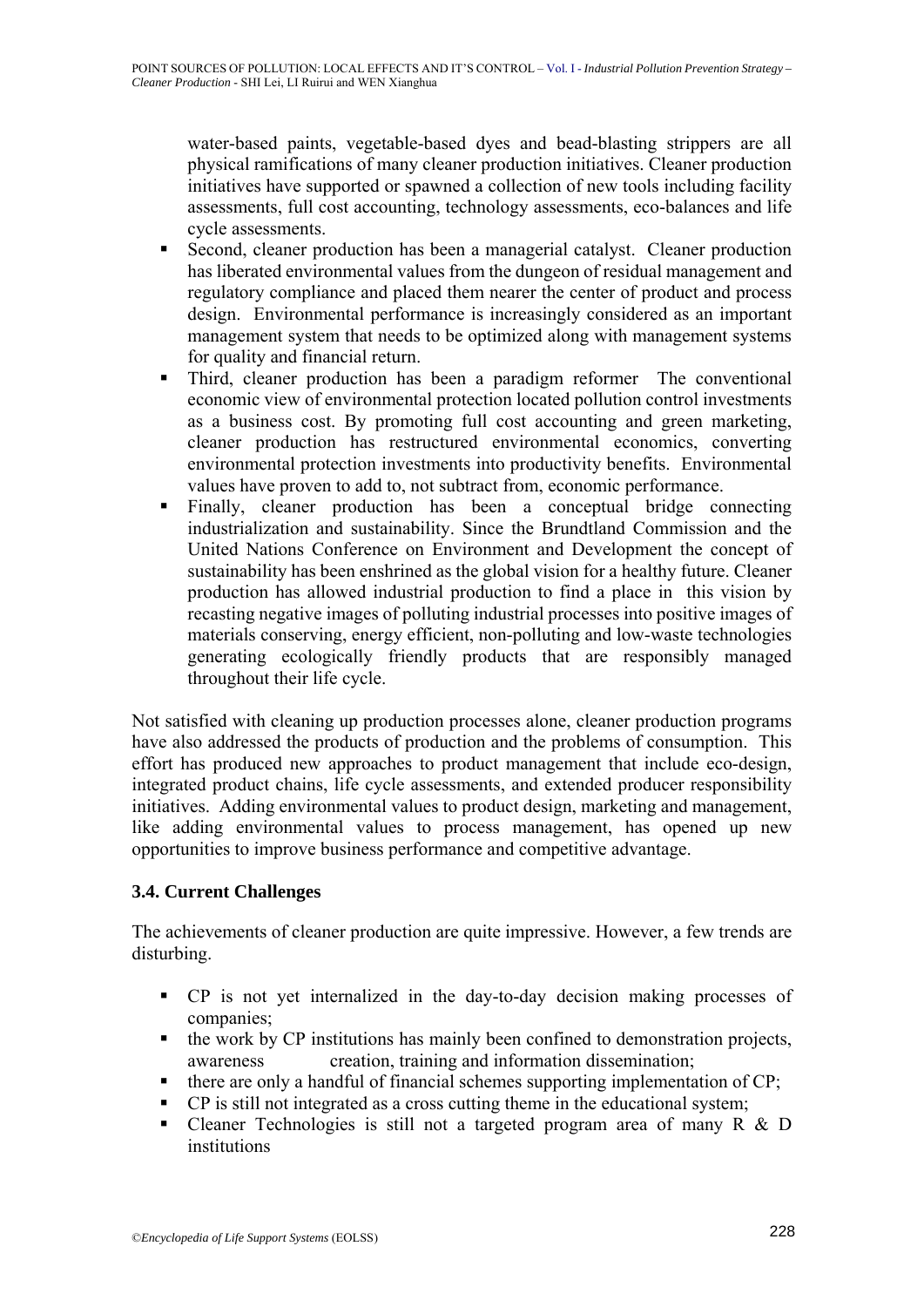$\blacksquare$  there is still a lack of supportive governmental policy frameworks,

All these show that the current cleaner production programs have run up against several significant challenges. These challenges can be categorized in four areas: culture, mechanism, technology, and social consumption.

From the cultural point of view, the entrenched habits and reluctance to change make the adoption of implementing cleaner production difficult. It is not always a problem to find the right or new technology. But it does always require changes in attitude at all levels of a firm, from top management to shop floor. Cleaner production is a corporate cultural shift; from the "pollution control culture" to the "waste reduction ethic."

From the organizational and mechanical point of view, at the enterprise level, costs of end-of-pipe treatment strategies have been accepted as a cost of doing business since in many cases-especially in good economic times-these costs are not very high in relationship to other costs of production. Furthermore, in many middle and small enterprises the proprietor determines everything, and CP can't be implemented because of the narrow awareness of the proprietors; at the government level, current policy and regulatory systems overwhelmingly focus on end-of-pipe solutions. There is no strong economic policy to support CP and the difficulty of raising funds impedes enterprises from carrying out or continuing CP. So, economic obstruction is a key problem in implementing CP.

From the technological point of view, obstacles in technology development and transfer processes hamper CP achievement performance. Now, in methodology, CP auditing can suit the various requirements of different industrial sectors and enterprises. In assessment methodology, the current CP assessment is usually from technology, economic and environment. However, there is not enough internal infrastructure needed for research. There are few original records and reports relating to CP, the blocking of the channels to use technology information prevents the wide spreading of much effective technology of reducing waste and makes technology obstructive. In all, CP has laid emphasis on practice but has not formed its own theoretical system.

From the sustainable point of view, the big challenge for cleaner production is to be integrated into social consumption. The coming 7th International High-Level Seminar on Cleaner Production (CP7) addresses this challenge as follows:

- To internalize the sustainable production and consumption agenda into the mainstream decision-making processes so as to provide an opportunity for more productive investments and thus contribute to a sound future - both economically and environmentally.
- To make market forces work better so that the environmental and social costs of production processes and of product use and disposal are reflected in the product price, and not covered by direct or indirect subsidies.
- $\blacksquare$  To use policy instruments, technologies and management practices more effectively as drivers for promoting life-cycle approaches in sustainable production and consumption, thereby bringing triple dividends - economic, social and environmental.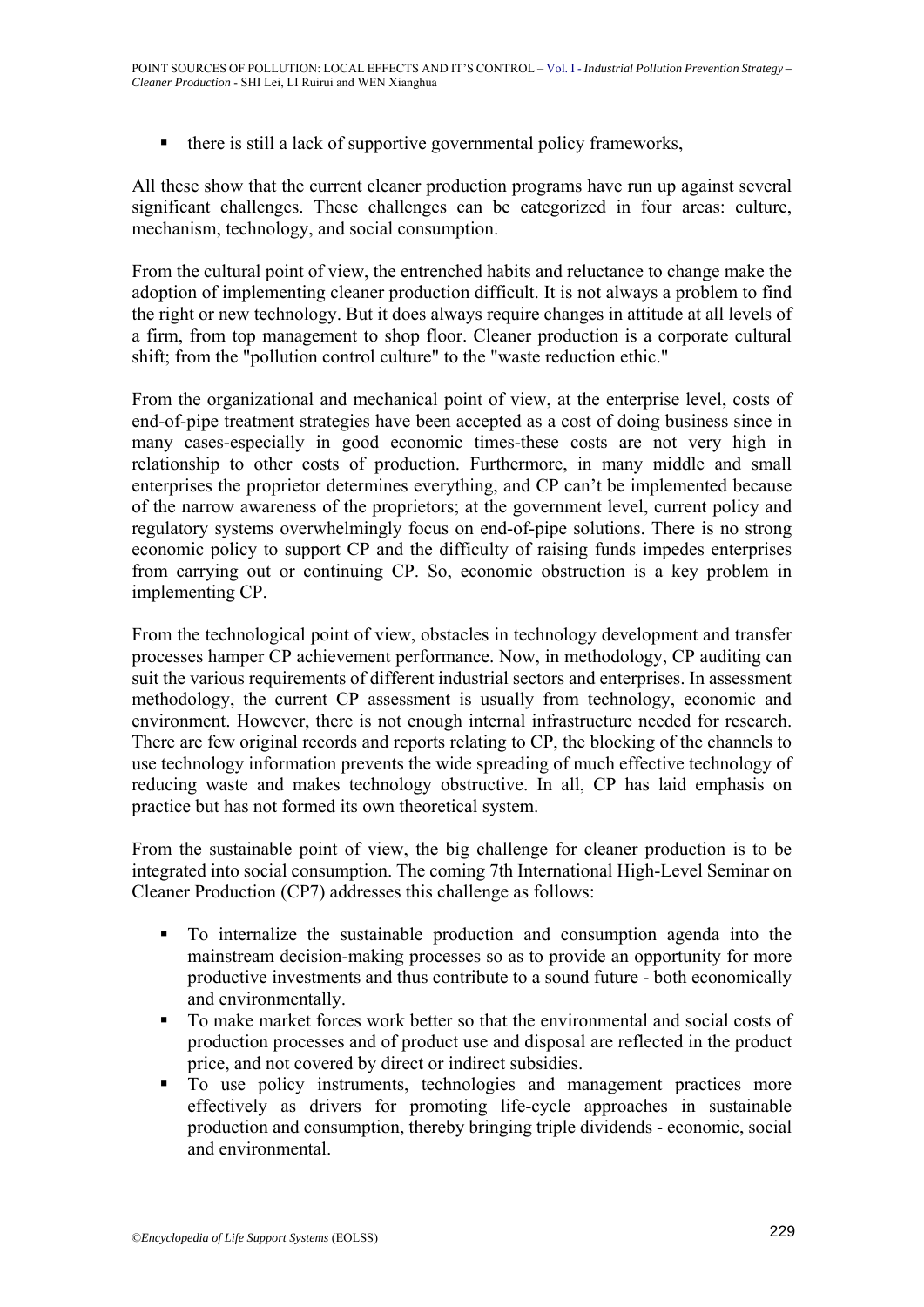## **4. Ways of Implementing CP**

To implement cleaner production, a multi-tool strategy and integrated framework for cleaner production implementation should be adopted: environmental management systems and other socio-economic incentives create the framework for changes. Government initiated instruments orient this framework towards clear objectives, technological tools will ensure their realization and environmental education and training will ensure a long-term result.

#### **4.1. Management and business instruments**

Cleaner production corresponds with the integration of environmental and economic decision-making on an industrial site basis. It is as much about increasing efficiency, reducing costs, improving flexibility and gaining a competitive advantage as it is about enhancing the ability to protect the environment. That is to say, cleaner production is the most effective and efficient approach to environmental management. However, cleaner production will not be realized without the active and full support of the employees. Thus, gaining the support of the workforce is one of the key elements in changing the environmental performance of a company. The challenge for companies is to fully integrate cleaner production into their environmental management systems and strategic business plans to take full advantage of potential opportunities.

Good environmental performance is always a multi-instrumental and continuous effort. Possible management instruments are environmental standards, risk analysis, state of environment reporting, environmental impact assessment, life cycle assessment, environmental auditing and other economic instruments. These instruments can be a government initiative, but since the 1990s evolution emphasizes more and more the important role of private initiative, because only the responsibility and the conviction of the company managers can fundamentally make cleaner production move forward. Without being exhaustive, some important management tools for companies are explained below.

## **Environmental Management Systems**

An environmental management system is a complex of policies, standards, practices and tools to increase an organization's effectiveness in dealing with environmental matters. An effective environmental management system is consistent with sustainable development principles and integrates all relevant functions within a company. One of the main Environmental Management Systems is the ISO's ISO 14000. The ISO defines an Environmental Management System (EMS) as "a systematic approach to dealing with the environmental aspects of an organization. It is a 'tool' that enables an organization of any size or type to control the impact of its activities, products or services."

## **Environmental Management Standards**

Nowadays, two important models for environmental management standards have been developed: the international ISO 14000 standards and the European directive 1836/93 (EMAS), adopted on 29/6/93 by the European Council. ISO 14000 is a standard for all types of organizations, EMAS for industrial companies. ISO 14000 certifies organization structures, EMAS certifies single sites.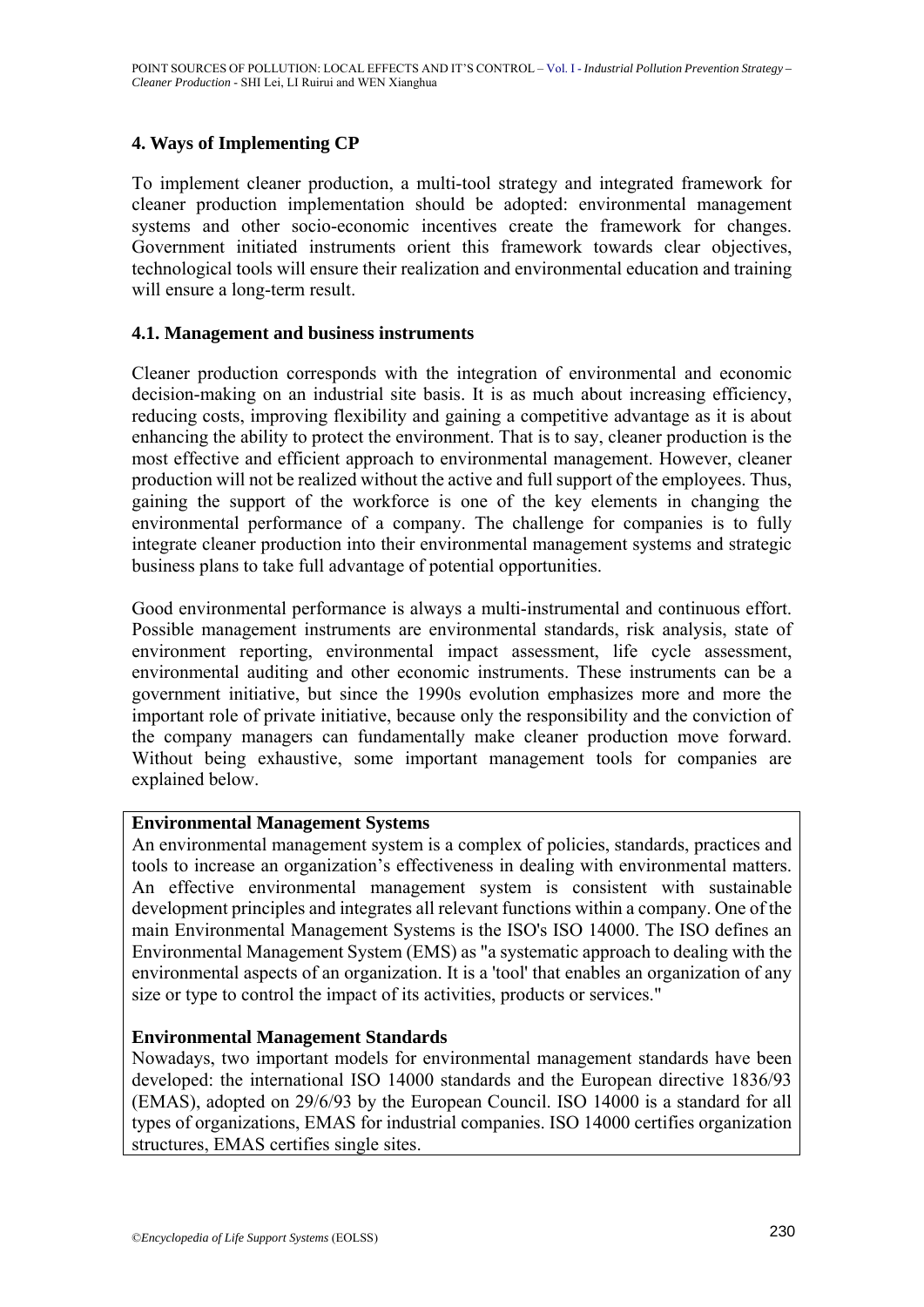#### **Company environmental co-ordinator**

The environmental co-ordinator is responsible for environmental care within a company, and is imposed by law in various countries. The task is advising and co-ordinating, and the job evolves from control (pollution prevention) to environmental care.

#### **Public Environmental Reporting**

Public Environmental Reporting is a process whereby organizations, including governments, can examine their environmental performance over a specified reporting period and disseminate that information to a wide audience.

#### **Corporate Environmental Reporting**

A corporate environmental report informs the shareholders about the environmental performance of the company. To have an added value, the content of this report should be sufficiently detailed and show a certain uniformity. In many companies, environmental reporting is a task exclusively delegated to the environmental department of the company. As a consequence, there is no trace of the environment in the budgeting and the other parts of the company are poorly involved. Environmental reporting should be supported by a full commitment of the senior executives of the company. This will motivate the environmental managers and all other stakeholders.

#### **Company performance ranking**

In addition to other types of ranking based on stock exchange results or other criteria, environmental performance ranking as an integral part of the international business news can be very stimulating for real integration of environmental purposes in business. Indicators to calculate a green performance ranking are being developed.

Table 2: Some environmental management tools

## **4.2. Government Policies and Strategies**

The implementation of policies, strategies and instruments will be decisive for the success of cleaner production. Some policy instruments available are illustrated in Figure 1. The figure also contains a number of environmental tools, such as life cycle assessment (LCA) and environmental management systems (EMS) that can form part of a policy intervention.

Generally speaking, government policy instruments can be categorized in the following three groups:

- *Regulatory (administrative or directive-based) instruments* specify what various actors are allowed to do, or not allowed to do, and how certain activities should be conducted;
- *Economic (incentive-based) instruments* create positive or negative incentives for certain activities by adjusting the financial conditions surrounding those activities;
- *Informative (information-based) instruments* are based on the assumption that actors are not rational because of a lack of knowledge or awareness, and are aimed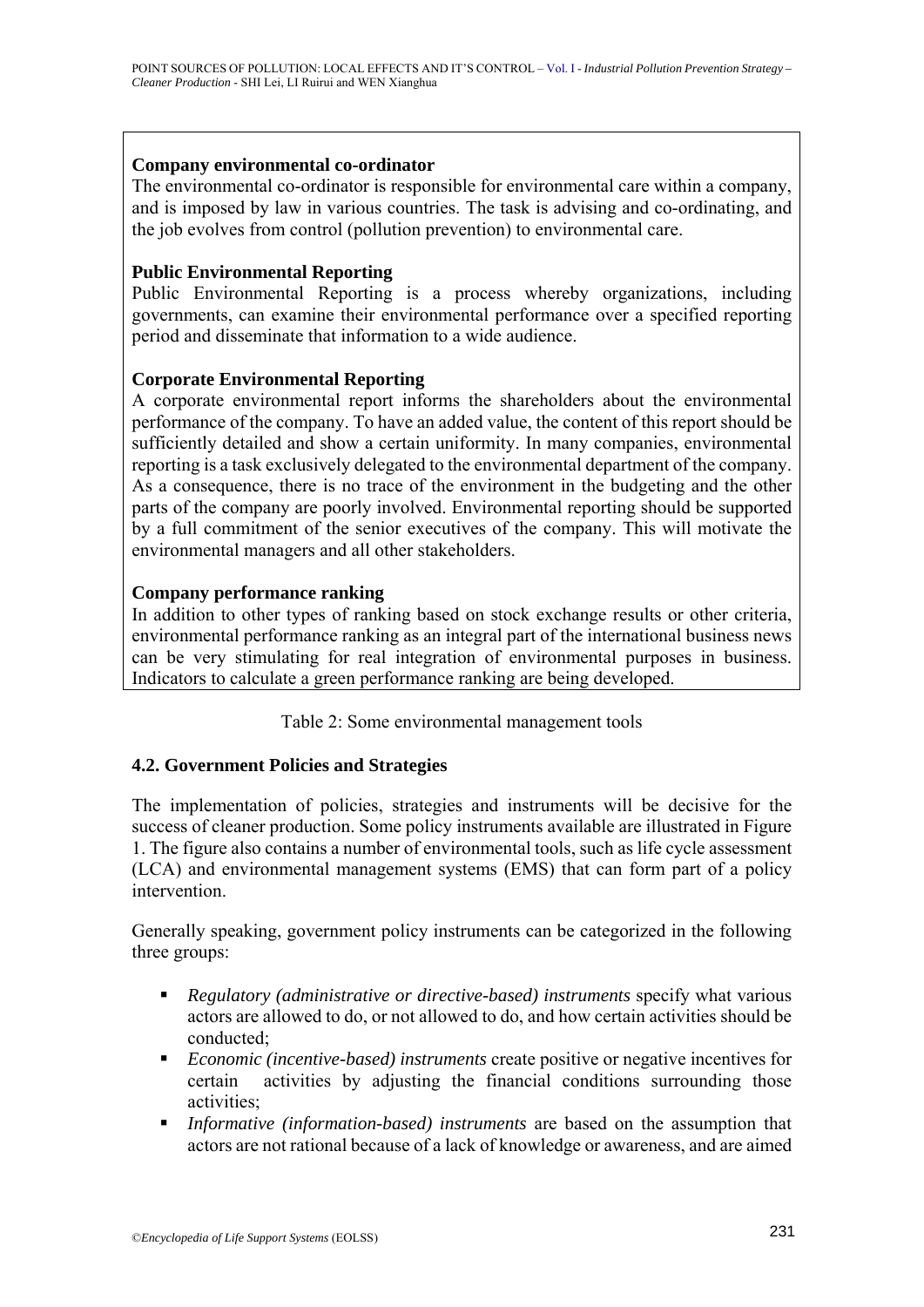

at compensating this deficiency by providing better information.

Figure 1: Some government policies and strategies

One thing should be pointed out here: the various policy instruments are not used in isolation one from another. For example, regulatory instruments are often connected with economic fines in case of non-compliance, economic instruments need a legal framework, and information is a necessary element in connection with the implementation of all types of policy instruments.

Different studies have revealed the paramount conditions to support a policy towards pollution prevention and cleaner production. The three most frequently cited conditions on which environmental policy and environmental regulation should be based are:

- **If** long-term environmental quality standards or targets should be related to sustainability;
- **flexibility and innovation-friendly;**
- integrated and full life cycle approach.

Regulation and legislation systems can only be effective in promoting and implementing cleaner production if long term environmental objectives are clearly stated. In order to invest in cleaner technology, industry needs targets which are specific, monitorable and verifiable. Further legislation should give responsibility and flexibility to the target groups to choose specific technologies to meet these environmental targets. Regulatory systems should not impose solutions, but they should encourage innovation.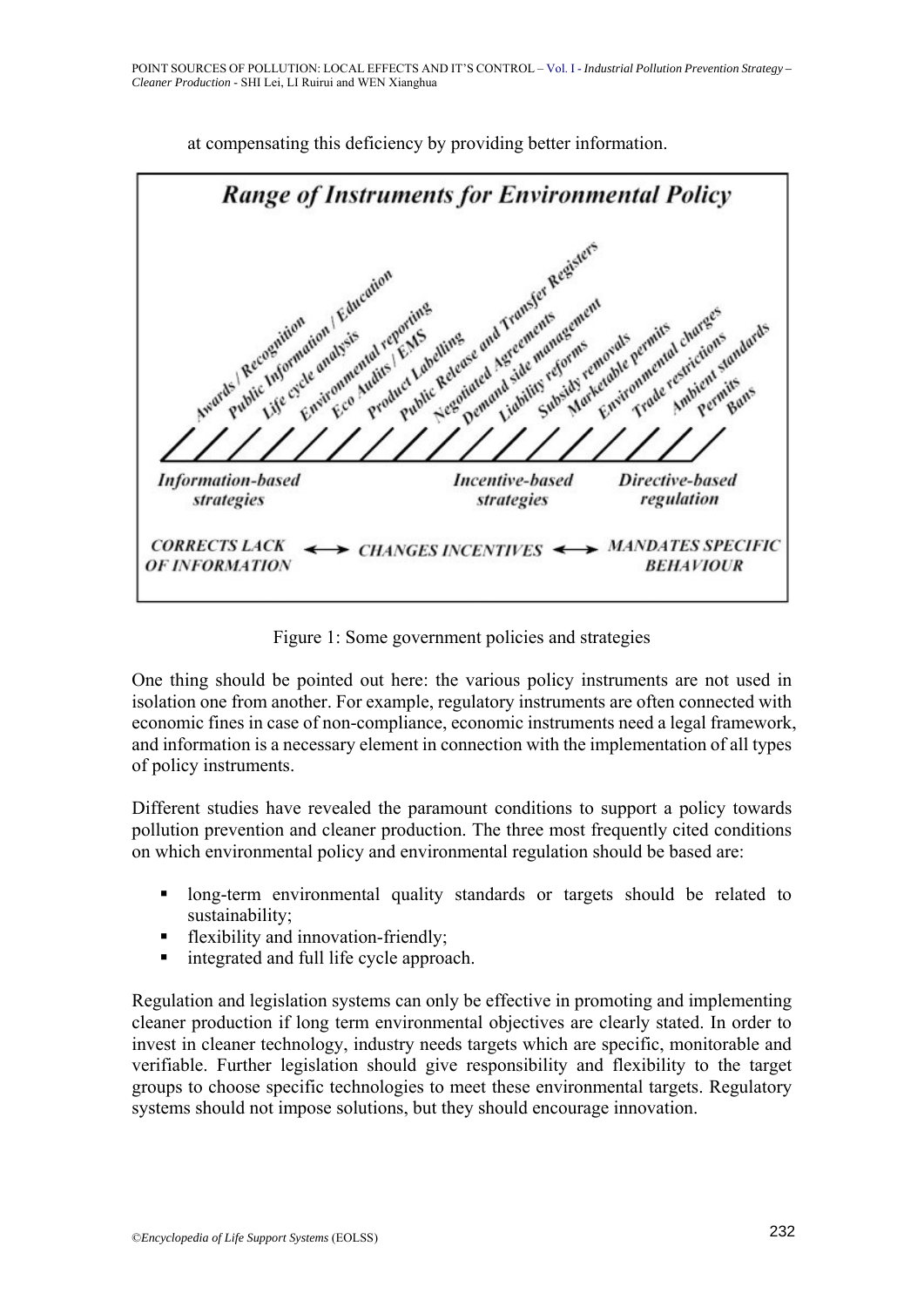## **4.3. Technology Innovation and Improvements**

Technology innovation can be a very powerful tool to achieve CP if it is informed by effective technology assessment and supported by effective policies at the company level. A wide range of technologies and related research disciplines can contribute to CP. The development of a cleaner technology for a specific (production) process is a complex task with a large number of options. Solutions can be sought in various phases of the process and each phase may have various solutions. Furthermore, there are also relations with other parties involved in the production chain, e.g. customers buying the product or suppliers offering raw materials and auxiliary substances. Expertise of completely different fields of work must be brought together in order to be able to deal with this complexity and to reach a good assessment of the many possibilities. To cope with such a situation, some promising methodologies and tools have been developed (see Table 3)

#### **Life Cycle Assessment (LCA)**

A tool to determine if a change in a product, process, package or activity results in an environmentally beneficial move. LCA does not provide a simple yes or no answer, but it produces quantitative and qualitative information. It helps to identify opportunities for improvement.

## **Environmental Indicators**

Environmental Indicators allow the measurement of environmental impact caused over a defined time period. They are essential to determine how well firms and other organizations are improving their "eco-efficiency". Indicators may range from the very simple to the very complex.

## **Industrial Ecology**

Industrial Ecology is the means by which humanity can deliberately and rationally approach and maintain a desirable carrying capacity, given continued economic, cultural, and technological evolution. The concept requires that an industrial system be viewed not in isolation from its surrounding systems, but in concert with them. It is a systems view in which one seeks to optimize the total materials cycle from virgin material, to finished material, to component, to product, to obsolete product, and to ultimate disposal. Factors to be optimized include resources, energy, and capital. Industrial Ecology involves the incorporation of cleaner production principles into the planning of industrial developments and other projects to optimize environmental protection and cost effectiveness.

#### **Environmental Audits**

Environmental audits are carried out to identify all of the environmental impacts made by a firm. They are normally carried out before the implementation of cleaner production so that changes to practices and processes can be identified and assessed.

#### **Cleaner production audits**

A pollution preventative assessment to current and future industrial production of enterprises, that is to find the part where waste is produced, analyze the reason and put forward options to reduce or remove the waste.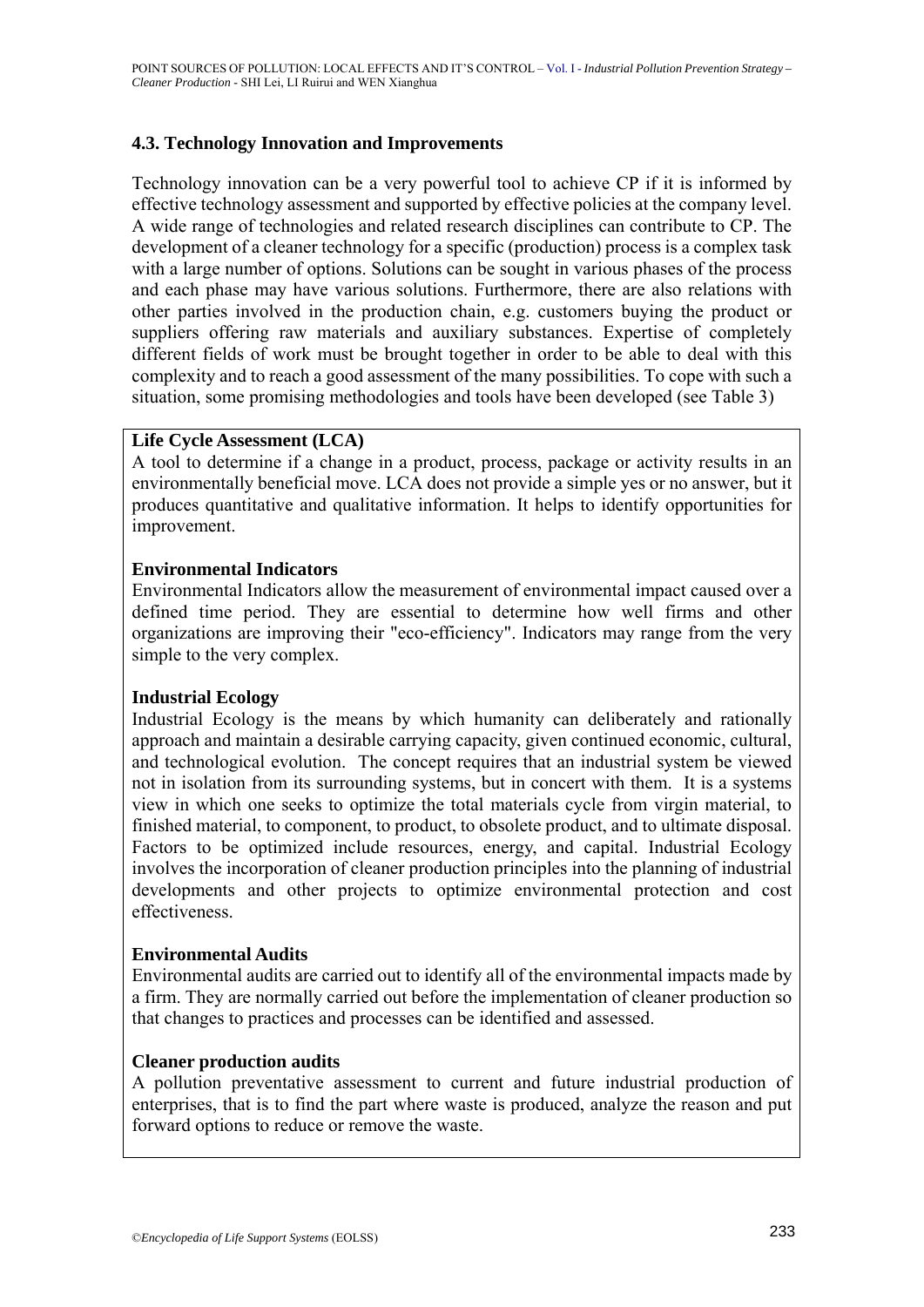#### **Design for Environment**

Design for environment involves the redesign of products to minimize their environmental impact. Design for the Environment encourages manufacturers to consider the environmental and health impacts of products during the entire life cycle, from the mining of raw materials to the disposal of the products in a landfill. The EPA's approach for "Design for the Environment" is defined in various ways. Sometimes it is defined as the promotion of the incorporation of environmental considerations, and especially risk reduction, in the design and re-design of products and services. Another time it is defined so as to encompass efforts to design products and processes in ways that eliminate or minimize the creation of associated pollution.

## **Eco-Efficiency**

Eco-efficiency is reached by the delivery of competitively priced goods and services that satisfy human needs and bring quality of life, while progressively reducing ecological impacts and resource intensity throughout the life cycle, to a level at least in line with the earth's estimated carrying capacity. Eco-Efficiency involves increasing production while reducing the environmental pressure per unit produced.

## Table 3: Some technological terms related to CP

These terms involve a combination of technology (processes and tools) and techniques (ways that technology is used). Technology and techniques are mutually supporting in delivering CP as can be seen in case studies. Performance assessment is the guide to determining the optimum combination of the two.

Here, product design should be highlighted because it can be an effective tool to achieve more sustainable consumption patterns in that it addresses all stages of the product development, as well as takes consumer needs into account. Design can really play an important role in reducing energy and material throughput in the economy when based on environmental data provided by tools such as Life Cycle Assessments. Design involves most factors of the performance and composition of a product or process, as for example efficiency, multi-functionality, reusability, recyclability, and material and energy use.

## **4.4. Education and Training**

On the third European Roundtable on Cleaner Production (Kalundborg 1996) there was a workshop on education and training. The overall objective was to discuss and assess education and training activities to realize and support cleaner production. Three main fields of cleaner production in education and training were discussed particularly: the purpose of cleaner production education and training, the institutional framework and the content of the learning process.

It is easy to imagine that the success of environmental management in the future greatly depends on successful communication of environmental concepts to the schoolchildren of today. In different countries, educational programs about environmental care for primary and secondary schools and universities have been worked out. A good overview was given on the "International seminar on environmental care and environmental management systems for schools and universities", VUB Brussels, 16 April 1997. There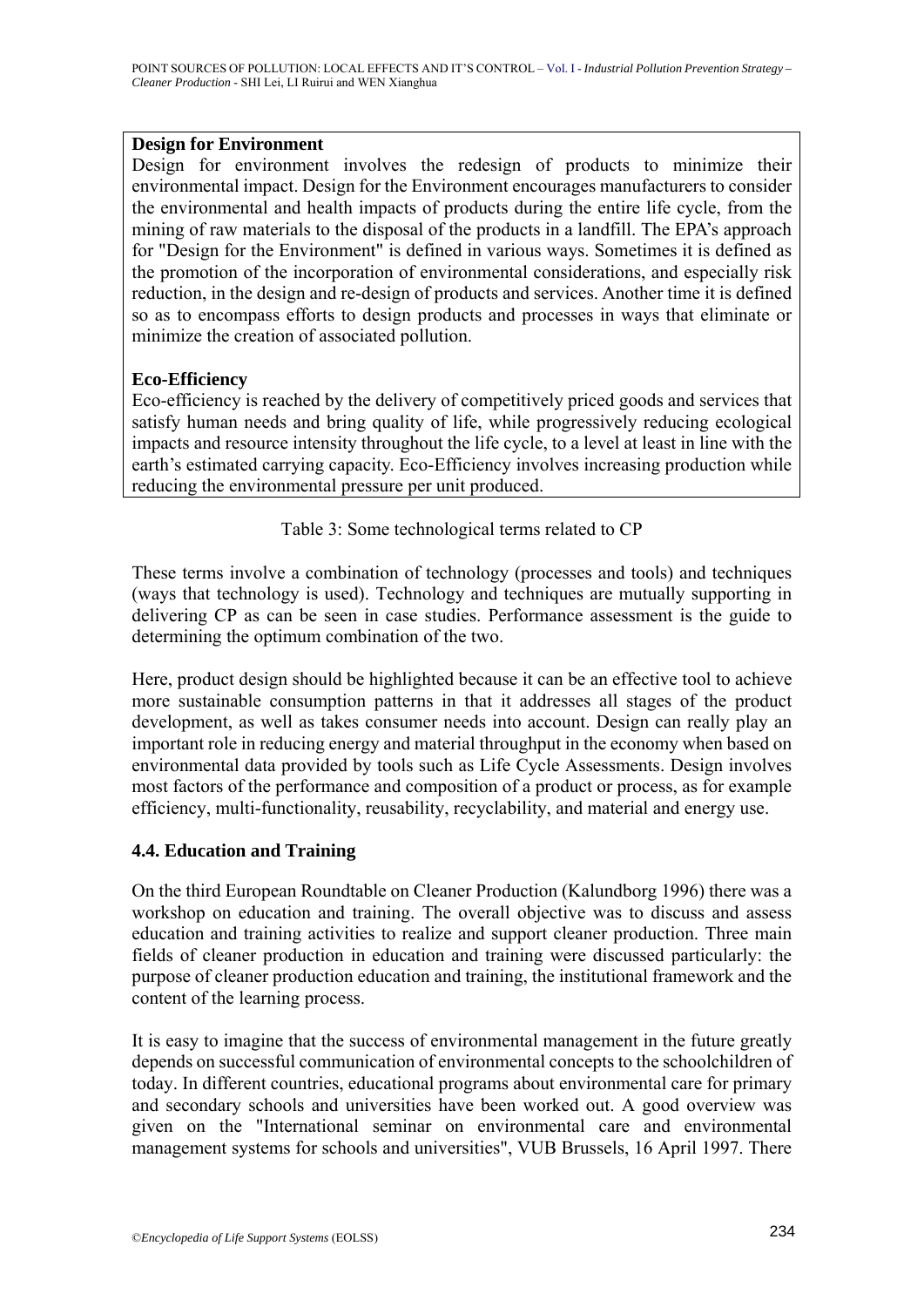exists a European network of Eco-schools, initiated by the Foundation for European Environmental Education (FEEE). The aim of the network is to meet the educational requirement by promoting a range of activities which are focused around a new European master degree in environmental management.

In order to increase worldwide awareness of the preventative environmental protection strategy embodied in cleaner production, UNEP carries out activities under the following closely related elements:

- **Training and Technical Assistance**
- Publications
- Working Groups, and
- **International Cleaner Production Information Clearinghouse (ICPIC)**

As stated in its ICPIC document, Cleaner Production: An Opportunity for Industry, the challenge for the  $21<sup>st</sup>$  century is: "to link the different stakeholders relevant to the dissemination and application of this concept [CP] in order to promote concerted action."

## **5. Cleaner Production in the 21st Century**

Undoubtedly, the promotion and implementation of Cleaner Production will continue in the 21st century. Increasing the spread and depth of implementation necessitates actions on the following issues:

**Expanding the stakeholder base:** The implementation process has to involve a larger number of stakeholders. Representatives from academia, financial institutions, non-governmental organizations, and industry associations have to join hands to further the Cleaner Production movement. Engineers, economists and financiers have to work more closely together so as to develop the economic instruments and incentives that are necessary. In companies, there is a need to bring the designers, the production managers, the marketing managers, and the financiers to work together. The environment is not an issue to be dealt with only by environment managers! Furthermore, cleaner production needs to be more effectively promoted within the investment and trade communities. Cleaner production needs to be advocated as an investment strategy and as a factor of competition. This will require a reorientation of banking and investment philosophies and the rewriting of international trade agreements.

**Expanding the activity base:** Cleaner production needs to more aggressively address products. A healthy focus on sustainable product design and integrated product management systems should be paralleled by a vigorous movement towards product life extension, product take back, and product recycling and reuse. The promotion of cleaner and safer forms of production needs to be coordinated with a parallel and proportional promotion of sustainable consumption that is directed at cutting the material and energy consumption particularly in the more economically developed countries. In all, there is a need for more awareness raising, more information exchange, more training, more education, more workshops, conferences, seminars at all levels and in all parts of the world, more good case studies, more networking**.**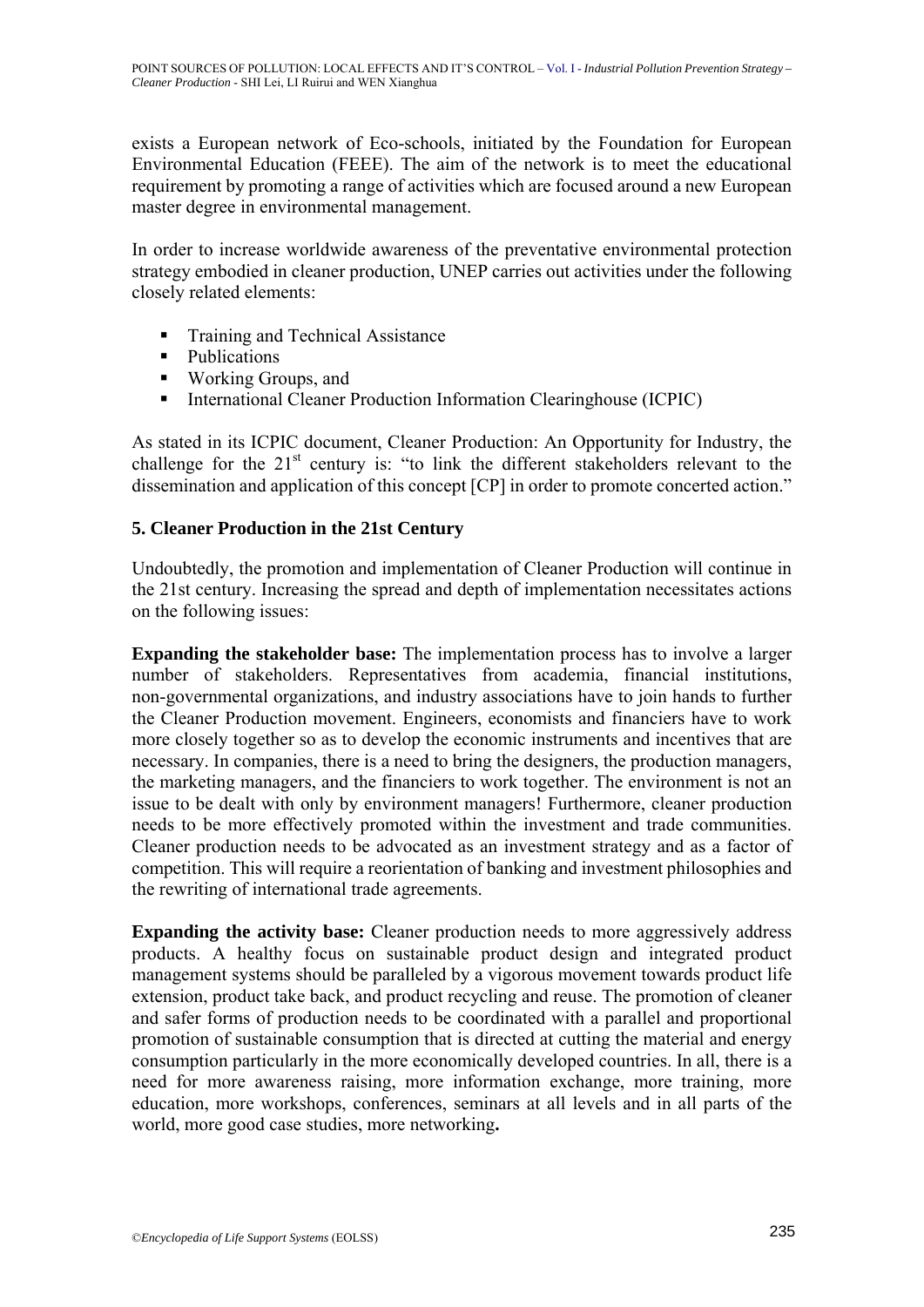**Mainstreaming:** The death knell of any new concept like Cleaner Production starts ringing if it begins playing the role of 'solo performer'. For the sustainability of the concept it is essential that it gets mainstreamed into the day-to-day decision making process in all spheres of the economy. Thus, Cleaner Production has to get into the board rooms of the companies, into the agenda of politicians and policy formulators and even into the decision making processes of each consumer. That is to say, cleaner production needs to be more strategically integrated into management and marketing practices and more centrally promoted in business and technical training programs and university engineering and management curricula. In short, cleaner production needs to be integrated into "ecological industry" and "circular economy".

These are ambitious tasks, but there is plenty of foundation work already in place. This next decade could well be a time of rapid change as firms and governments re-draft their missions and re-direct their functions. The agenda ahead is to move from broad awareness and successful pilots to making CP a part of conventional economic and social practice.

**Glossary**

| <b>Circular Economy:</b>   | Also called life cycle economy, provides an integrated approach<br>to sustainable production and consumption policies $-$ as chains<br>or networks of actors. It focuses on understanding the driving<br>forces behind consumption – using them to inspire cost-effective<br>improvements and raising the quality of life in all parts of the<br>world.                                                                                                                                                                                                                                                                  |
|----------------------------|--------------------------------------------------------------------------------------------------------------------------------------------------------------------------------------------------------------------------------------------------------------------------------------------------------------------------------------------------------------------------------------------------------------------------------------------------------------------------------------------------------------------------------------------------------------------------------------------------------------------------|
| <b>Cleaner Production:</b> | The continuous application of an integrated preventative<br>environmental strategy applied to processes, products, and<br>services to increase overall efficiency and reduce risks to humans<br>and the environment. Production processes: conserving raw<br>materials and energy, eliminating toxic raw materials, and<br>reducing the quantity and toxicity of all emissions and wastes;<br>Products: reducing negative impacts along the life cycle of a<br>product, from raw materials extraction to ultimate disposal;<br>Services: incorporating environmental concerns into designing<br>and delivering services. |
| <b>Cleaner Production</b>  | A pollution preventative assessment to current and future                                                                                                                                                                                                                                                                                                                                                                                                                                                                                                                                                                |
| <b>Auditing:</b>           | industrial production of enterprises, that is to find the part where<br>waste is produced, analyze the reason and put forward options to<br>reduce or remove the waste.                                                                                                                                                                                                                                                                                                                                                                                                                                                  |
| Design for                 | Design for environment involves the redesign of products to                                                                                                                                                                                                                                                                                                                                                                                                                                                                                                                                                              |
| <b>Environment:</b>        | minimize their environmental impact.<br>Design for<br>the<br>Environment encourages manufacturers<br>consider<br>the<br>to<br>environmental and health impacts of products during the entire<br>life cycle, from the mining of raw materials to the disposal of the<br>products in a landfill. The EPA's approach for "Design for the<br>Environment" is defined in various ways. Sometimes it is defined<br>as the promotion of the incorporation of environmental<br>considerations, and especially risk reduction, in the design and<br>re-design of products and services. Another time it is defined so             |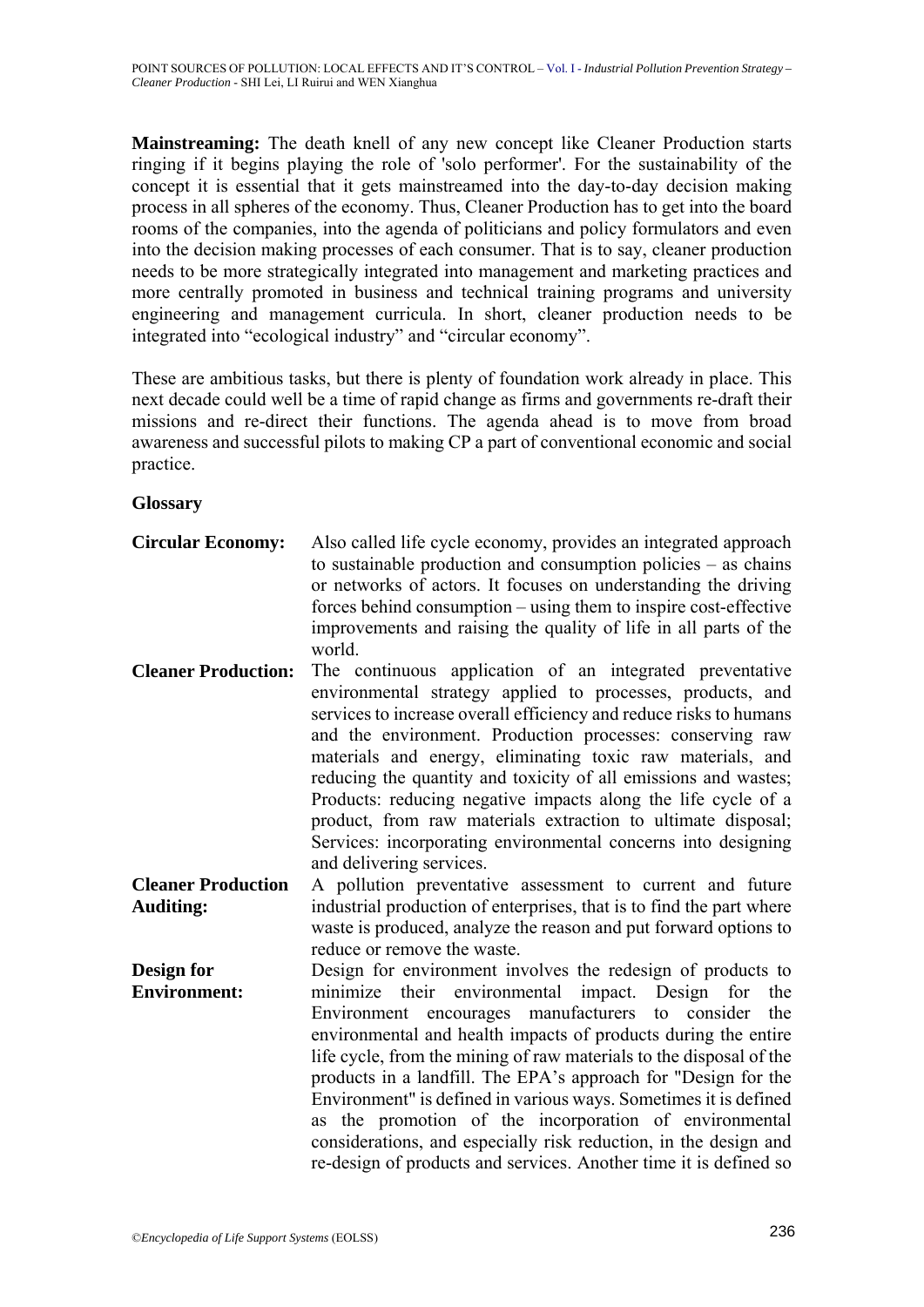| Eco-efficiency:                                            | as to encompass efforts to design products and processes in ways<br>that eliminate or minimize the creation of associated pollution.<br>Is reached by the delivery of competitively priced goods and<br>services that satisfy human needs and bring quality of life, while<br>progressively reducing ecological impacts and resource intensity<br>throughout the life cycle, to a level at least in line with the earth's                                                                                                                                                                                                                                                 |
|------------------------------------------------------------|---------------------------------------------------------------------------------------------------------------------------------------------------------------------------------------------------------------------------------------------------------------------------------------------------------------------------------------------------------------------------------------------------------------------------------------------------------------------------------------------------------------------------------------------------------------------------------------------------------------------------------------------------------------------------|
| <b>Environmental</b><br><b>Audits:</b>                     | estimated carrying capacity.<br>Environmental audits are carried out to identify all of the<br>environmental impacts made by a firm. They are normally<br>carried out before the implementation of cleaner production so<br>that changes to practices and processes can be identified and<br>assessed.                                                                                                                                                                                                                                                                                                                                                                    |
| <b>Environmental</b><br><b>Indicators:</b>                 | Environmental<br>Indicators<br>allow<br>the<br>of<br>measurement<br>environmental impact caused over a defined time period. They<br>are essential to determine how well firms and other organizations<br>are improving their "eco-efficiency". Indicators may range from<br>the very simple to the very complex.                                                                                                                                                                                                                                                                                                                                                          |
| <b>Environmental</b><br><b>Management</b>                  | An environmental management system is a complex of policies,<br>standards, practices and tools to increase an organization's                                                                                                                                                                                                                                                                                                                                                                                                                                                                                                                                              |
| <b>Systems:</b><br><b>Industrial Ecology:</b>              | effectiveness in dealing with environmental matters.<br>The means by which humanity can deliberately and rationally<br>approach and maintain a desirable carrying capacity, given<br>continued economic, cultural, and technological evolution. The<br>concept requires that an industrial system be viewed not in<br>isolation from its surrounding systems, but in concert with them.<br>It is a systems view in which one seeks to optimize the total<br>materials cycle from virgin material, to finished material, to<br>component, to product, to obsolete product, and to ultimate<br>disposal. Factors to be optimized include resources, energy, and<br>capital. |
| <b>Life Cycle Analysis</b><br>(LCA):                       | A tool to determine if a change in a product, process, package or<br>activity results in an environmentally beneficial move. LCA does<br>not provide a simple yes or no answer, but it produces<br>quantitative and qualitative information. It helps to identify<br>opportunities for improvement.                                                                                                                                                                                                                                                                                                                                                                       |
| <b>Public</b><br><b>Environmental</b><br><b>Reporting:</b> | Is a process whereby organizations, including governments, can<br>examine their environmental performance over a specified<br>reporting period and disseminate that information to a wide<br>audience.                                                                                                                                                                                                                                                                                                                                                                                                                                                                    |
| <b>Acronyms</b>                                            |                                                                                                                                                                                                                                                                                                                                                                                                                                                                                                                                                                                                                                                                           |
| 3P:<br>CP:<br>CPA:<br>EEA:<br>EMS:                         | <b>Pollution Prevention Pays</b><br><b>Cleaner Production</b><br><b>Cleaner Production Auditing</b><br>European Economic Association<br><b>Environment Management System</b>                                                                                                                                                                                                                                                                                                                                                                                                                                                                                              |
| TC <sub>0</sub>                                            | International Organization for Standardization                                                                                                                                                                                                                                                                                                                                                                                                                                                                                                                                                                                                                            |

- **ISO:** International Organization for Standardization **LCA:** Life Cycle Assessment
	-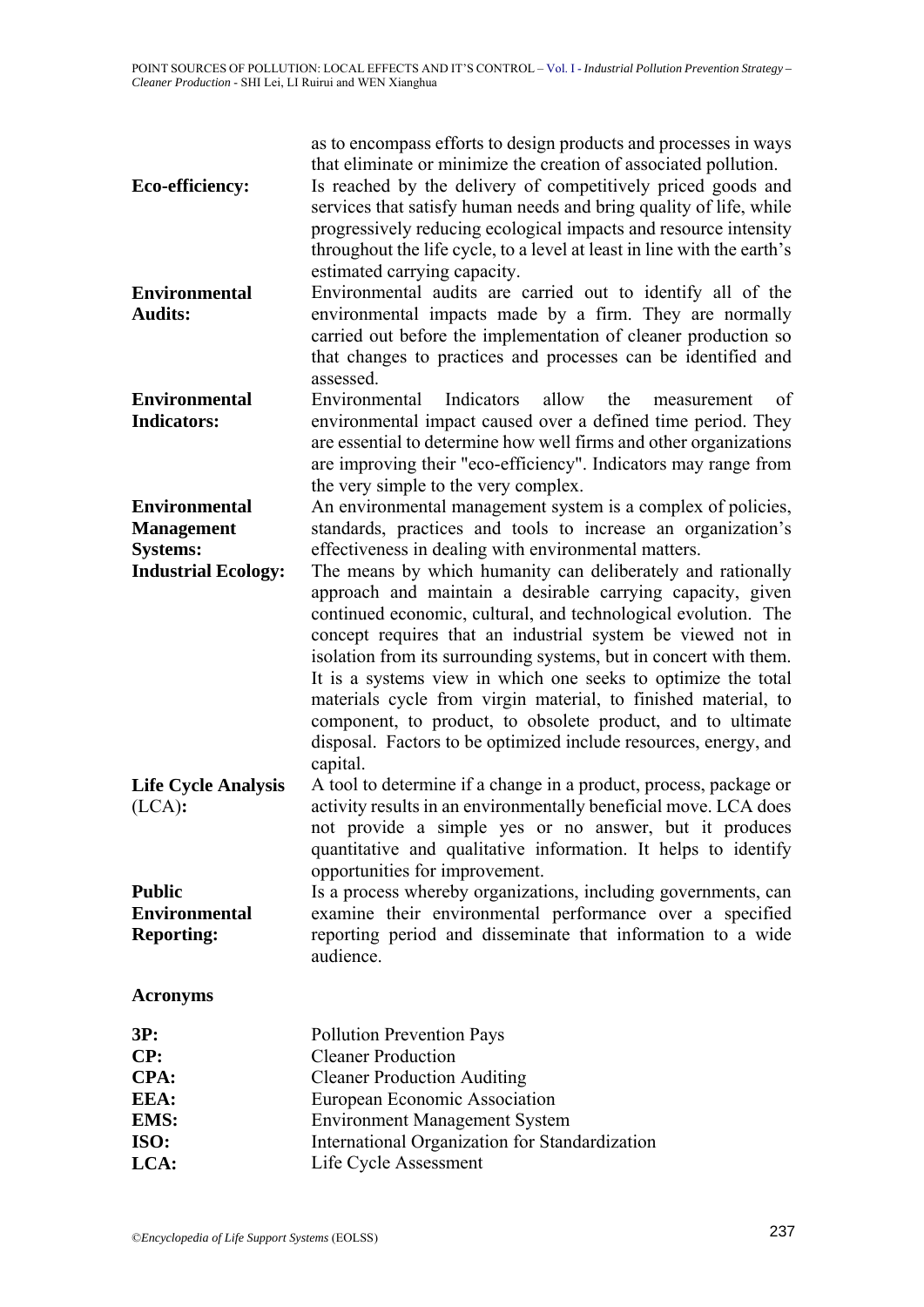| NGO:             | Non-Governmental Organization                          |
|------------------|--------------------------------------------------------|
| <b>OECD:</b>     | Organization for Economic Co-operation and Development |
| SD:              | Sustainable Development                                |
| <b>SETC:</b>     | State Economy & Trade Commission                       |
| <b>UNEP/TIE:</b> | Division of Technology, Industry and Economics, United |
|                  | <b>Nations Environment Programme</b>                   |
| <b>UNIDO:</b>    | United Nations Industry Development Organization       |

#### **Bibliography**

Berkel R.V. (2000). Cleaner production perspectives for the next decade ( $II$ ), UNEP's  $6<sup>th</sup>$  international high-level seminar on cleaner production, Montreal, Canada [This paper presents extensively the achievements and challenges of cleaner production.]

Chandak S. P., Mermer T. (2000). The International Declaration on Cleaner Production: from Signature to Action. UNEP's 6<sup>th</sup> international high-level seminar on cleaner production, Montreal, Canada [This paper presents the development and current state of the International Declaration on Cleaner Production.]

Chinese State Economy & Trade Commission. (2000). *Introduction to Cleaner Production [in Chinese]*, 450 pp. Beijing: China Procuratorial Press. [This book introduces the development of cleaner production, especially in China]

Geiser K. (2000). Cleaner production perspectives for the next decade. UNEP's 6<sup>th</sup> international high-level seminar on cleaner production, Montreal, Canada [This paper presents extensively the achievements and challenges of cleaner production.]

Jacqueline Aloisi de Larderel. (2001). Cleaner Production: the future vision. Beijing International Conference on Cleaner Production 1-8 [This paper presents a future vision of cleaner production promotion and implementation.]

Jaworski J.F., Minns D. (2000). Technology innovations and cleaner production. UNEP's 6<sup>th</sup> international high-level seminar on cleaner production, Montreal, Canada [This paper presents the relationship between technology innovations and cleaner production.]

Lindhavist T. (2000). Government policies and strategies. UNEP's 6<sup>th</sup> international high-level seminar on cleaner production, Montreal, Canada [This paper presents the state of the art of government policies and strategies related to cleaner production.]

Muys B., Wouters G., Spirinckx C. (1997). *Cleaner production: a guide to information sources.* http://www.eea.dk/projects/envwin/ manconc/cleanprd /i\_2.htm. [This presents a comprehensive survey of cleaner production, including the conception, the principles, the means of implementation, etc.]

Solgaard A., Bas de Leeuw. (2000). Sustainable consumption and cleaner production: two sides of the same coin. UNEP's 6<sup>th</sup> international high-level seminar on cleaner production, Montreal, Canada. [This paper presents the relationship between sustainable consumption and cleaner production.]

Qian Y., Shi H., Sun G., Shi L. (2001). Promotion of cleaner production [in Chinese]. *Study on Sustainable Development Strategies in China*, (ed. J. Liu), 307-336. Beijing: China Agriculture Press. [This work presents how to promote and implement cleaner production, especially in China.]

Xi Deli. (1995). *Cleaner Production [in Chinese]*, 295 pp. Chongqing: Chongqing University Press. [This book presents a comprehensive introduction of cleaner production.]

#### **Biographical Sketches**

Lei SHI is an associate professor of Tsinghua University. He obtained his Ph.D. and M.A. degree from Dalian University of Technology (1999, 1996). Dr. Shi's current research is centered on integrating pollution prevention principles into the processes of product design and industrial manufacturing, the organizing framework for the study of the interactions of the modern technological society with the environment. He published over 30 technical papers in various scientific journals.